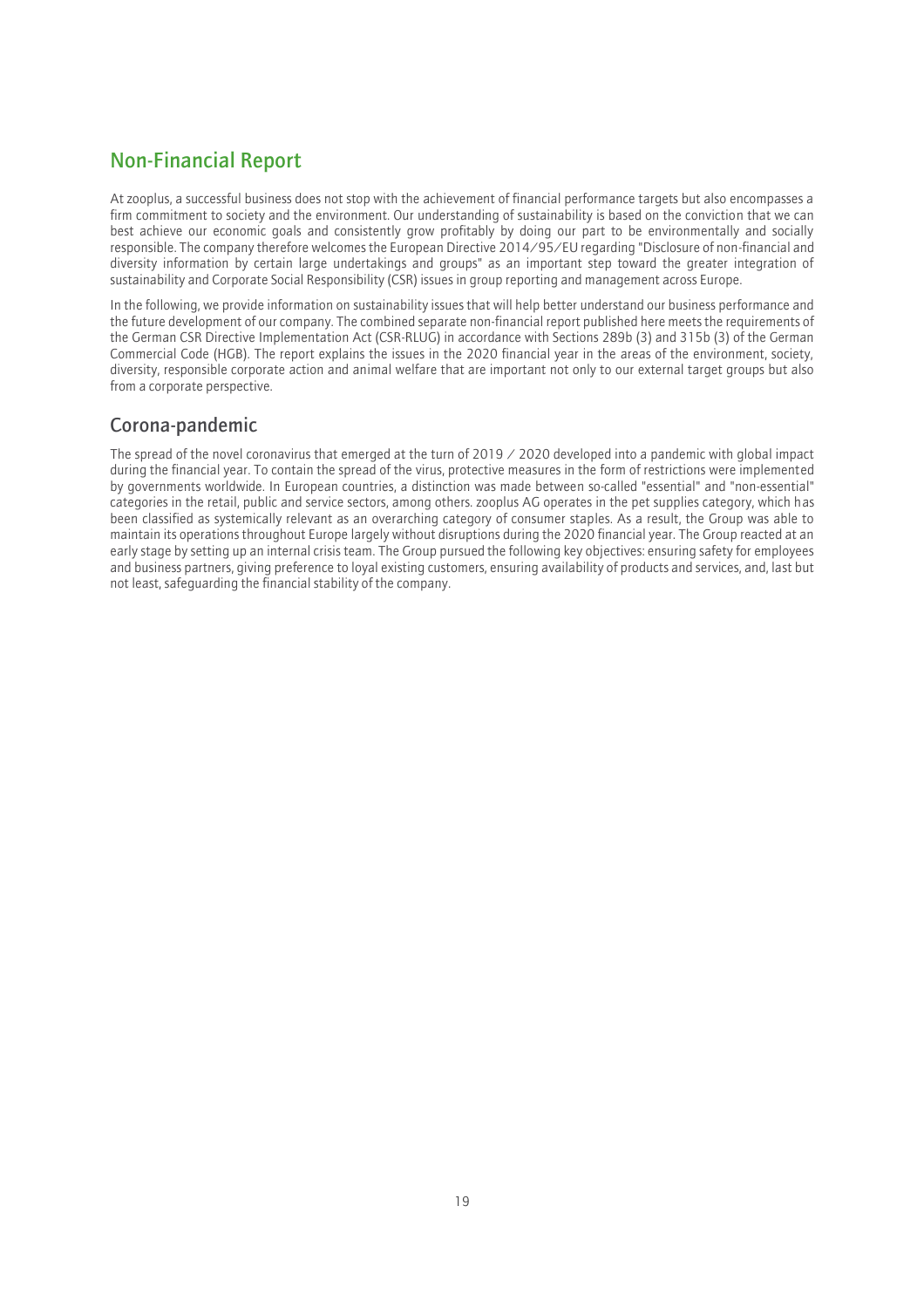## Key facts and reporting limits

The CSR Directive Implementation Act principally requires the presentation of the implications, management concepts, results, key performance indicators and significant risks concerning at least five aspects: environmental issues, employee concerns, social concerns, respect for human rights and the fight against bribery and corruption. In the "Animal Welfare" section, zooplus AG reports on a sixth aspect, as the protection of animal rights is a major concern of zooplus customers and, at the same time, a decisive non-financial factor influencing the company's success.

Within the scope of a materiality analysis conducted during the 2020 financial year, an update of the 2018 independent evaluation was carried out describing all of the relevant non-financial aspects for zooplus AG that are essential for a sustainable business development from both a Group perspective and the perspective of the respective external target groups (customers, business partners, employees, shareholders, suppliers and the general public). The Management Board and the responsible departments took part in this evaluation. The impact of our business activities and the impact on our business performance are presented in the diagram below:



IMPACT ON PEOPLE, ENVIRONMENT AND SOCIETY

The materiality analysis and the corresponding risk assessment were prepared in compliance with the requirements of the CSR Directive Implementation Act (CSR-RLUG).

The standards of the Global Reporting Initiative (GRI) served as a guideline in selecting the key figures but were not used in providing further details. This pertains to the information on working conditions, diversity and equal opportunity, among others.

The concepts presented pertaining to the handling of the non-financial issues labeled as key issues apply to the Group and zooplus AG equally. Any divergent information is indicated. The Group includes the parent company zooplus AG, as well as all domestic and foreign companies included in zooplus AG's scope of consolidation in accordance with IFRS 10. References to information outside of the group management report are made to provide additional information and are not part of the nonfinancial report.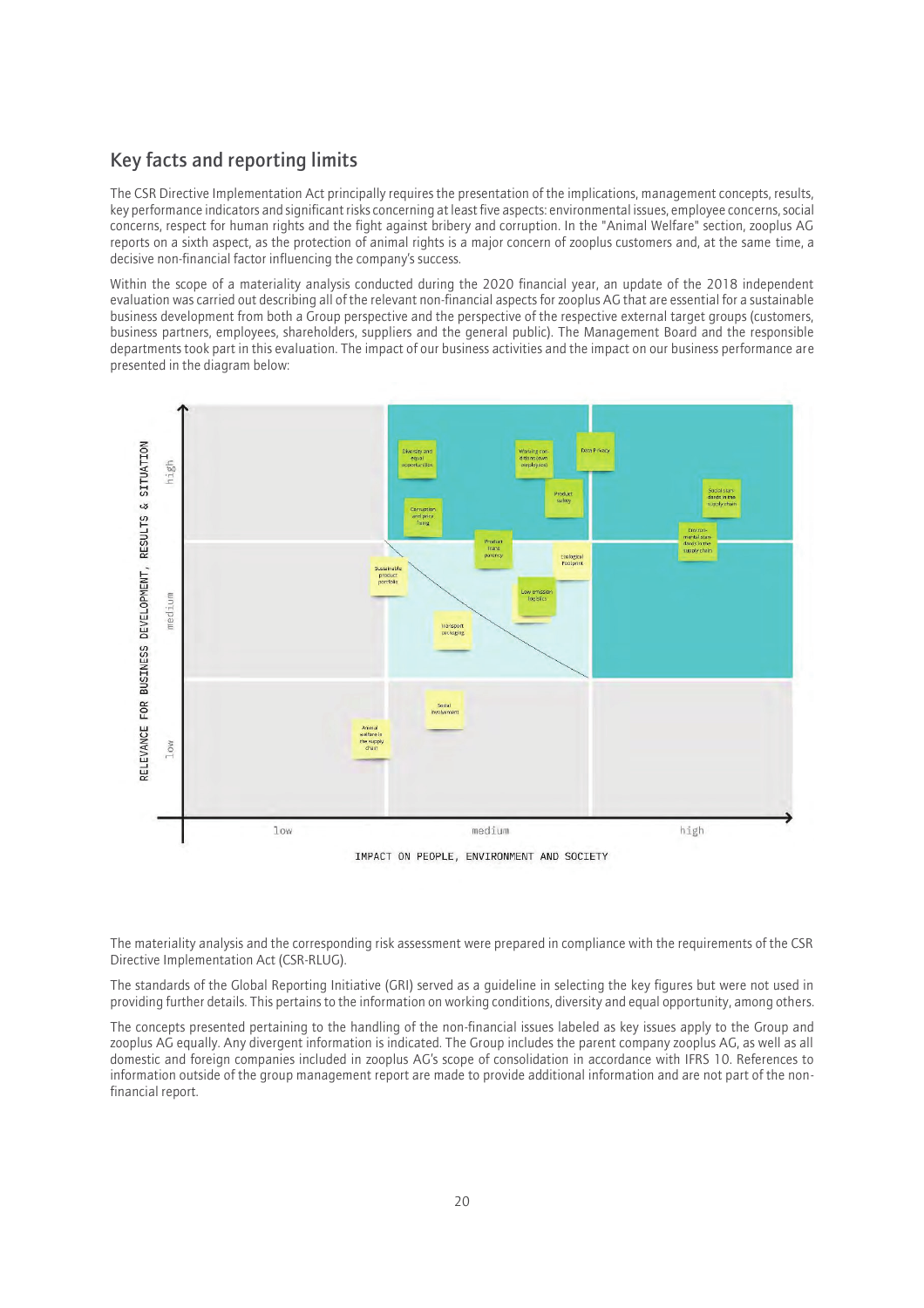The non-financial report for the 2020 financial year was reviewed by the zooplus AG Supervisory Board. On behalf of the Supervisory Board, the auditing company PricewaterhouseCoopers GmbH WPG audited the non-financial report in accordance with the ISAE 3000 (revised) audit standard with limited assurance. For more information, please refer to the assurance report, which follows directly after the non-financial report within the annual report.

Corporate social responsibility risks are also being taken into account in zooplus' risk management in the 2020 financial year, where they will be evaluated as potential risks, particularly in the compliance risk category, in aggregated risks such as antitrust, bribery and corruption, and sustainability and ethics, but also in operational risks. In the materiality/probability matrix, only risks from the Compliance risk category exceed the materiality threshold. The Group counters risks with appropriate, targeted measures as part of its risk strategy. The Group's major risks can be found in the risk report in the "Risk and opportunities report" section of the Annual Report 2020.

### Business model

zooplus AG is Europe's largest specialized online retailer of pet supplies in terms of sales, and by far the market leader in its segment. The company's product range of approximately 8,000 items specializes in pet food and accessories in all of the major pet segments.

For a more detailed description of the business model, please refer to section entitled "Fundamentals of the Group" of combined management report within the Annual Report 2020.

### Environmental issues

### *Environmental standards in the supply chain*

The cultivation and further processing of raw materials for animal feed and pet accessories can be linked, in some cases, to major environmental burdens. Soil degradation, climate damage and loss of biodiversity can all result from a lack of environmental standards in the production or extraction of raw materials for products sold by zooplus.

The raw material palm oil is used as a high-quality fat source for the production of animal feed. The share of palm oil from sustainable cultivation in the animal feed sector has increased from 15% in 2015 to 26% in 2017.<sup>1</sup>The excessive catching of fish – a common ingredient in pet food – has also been connected with a long-term adverse effect on ecosystems. The same applies to the raw material wood, which is processed primarily for pet accessories. In light of this, we have made it our goal to contribute to the conservation of resources by procuring our materials responsibly.

As an online retailer, zooplus itself does not manufacture any pet food or accessories but, instead, purchases them directly from local and international brand manufacturers. zooplus AG's private label brands and those of its subsidiaries are also manufactured by contract manufacturers. To ensure that all suppliers minimize the potentially negative environmental impact of the commercial products they manufacture as much as possible, the Group requires suppliers to commit to the zooplus Supplier Code of Conduct, which applies to suppliers, manufacturers and their approved subcontractors. The Code of Conduct requires that suppliers and service providers adhere to the high ethical, moral and social values of zooplus; otherwise, zooplus reserves the right to end the business relationship. In the interest of protecting the environment and ecosystems, the Code of Conduct requires suppliers to comply with all applicable regional and national environmental protection laws without exception and to strive for the fulfillment of international environmental standards. The Purchasing and Legal departments, which report directly to the Management Board of zooplus AG, are responsible for the integration of the Supplier Code of Conduct into the supplier contracts. The compliance with the Supplier Code of Conduct of suppliers is regularly reviewed by zooplus AG.

To ensure that the timber products marketed by zooplus on the European Single Market for the first time have been legally sourced, the company complies with the due diligence requirements defined by the EU Timber Regulation by requiring clear evidence from suppliers of the entire procurement path. zooplus AG works together with external experts for the implementation.

In the 2020 financial year, the Supplier Code of Conduct was a component of all supplier contracts concluded with direct domestic and international suppliers. About 96% of the procurement volume stems from Europe. Other sourcing countries include mainly Canada, China and Thailand.

<sup>1</sup> https://www.forumpalmoel.org/imglib/Palmoelstudie%202017\_Meo\_FONAP\_ho.pdf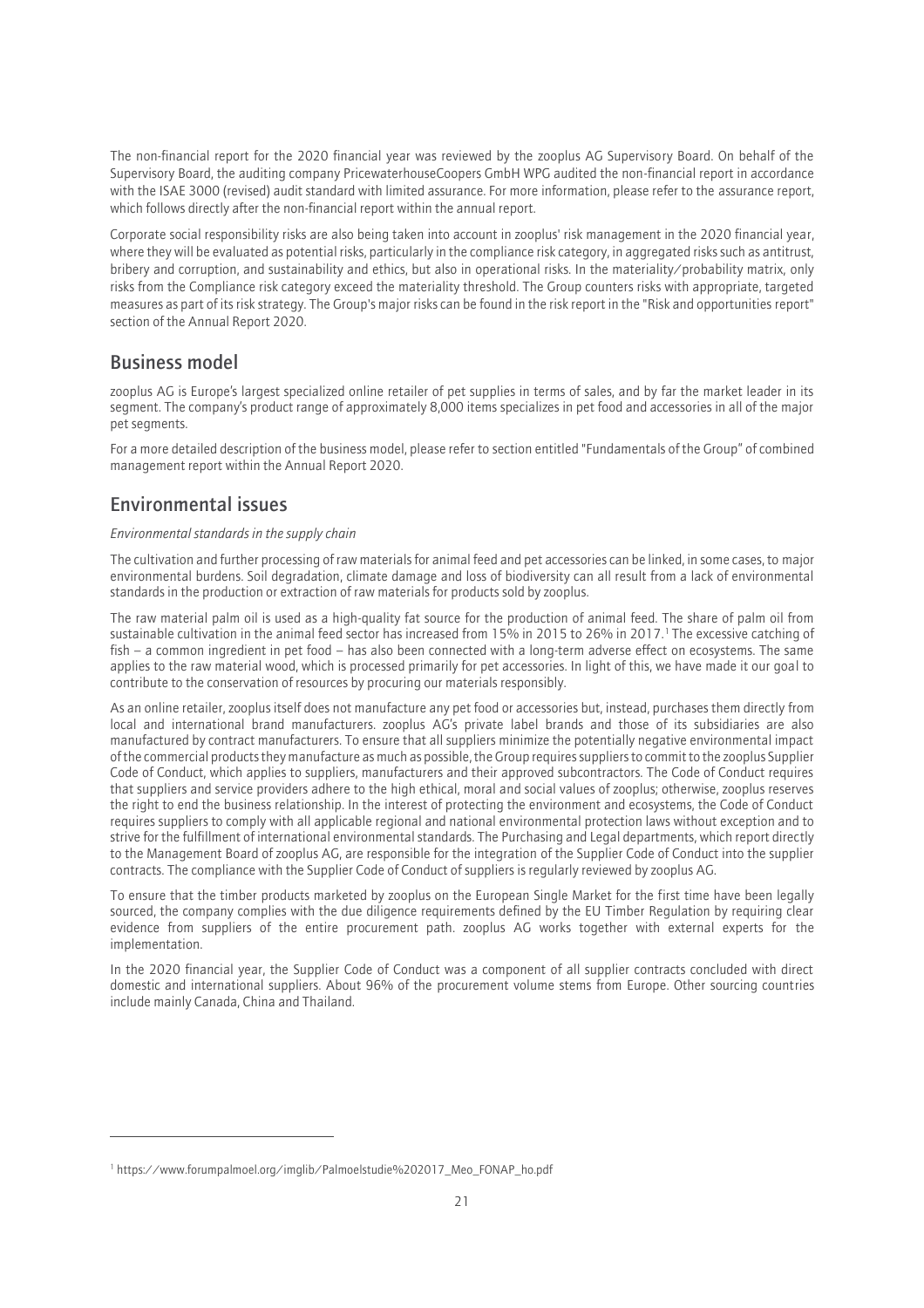#### *Low emission logistics*

zooplus generally assumes that online retailing with a low return rate has ecological advantages compared to purchases made in bricks-and-mortar stores.<sup>2</sup> These advantages stem from concentrating the stock of goods in central warehouses and pooling the transportation of goods to the end-user, which avoids much of the traffic in cities and municipalities. The majority of greenhouse gas emissions directly generated by online retailing arise in the logistics processes – in other words, during the transportation from the manufacturer to the logistics centers and the shipping to the customer. The transportation sector as a whole accounts for about a quarter of the world's energy-related CO2 emissions.<sup>3</sup> In view of the expected growth rates in online retailing, our goal is the environmentally friendly design of logistics processes as our contribution to the global fight against climate change.

For this reason – and for reasons of cost efficiency – zooplus employs its own team exclusively for the coordination and further development of the logistics and distribution structure. To minimize procurement channels and reduce the associated CO2 emissions, zooplus has launched a pilot project to develop direct procurement methods together with a few selected suppliers. In the 2020 financial year, about one-third of the goods were procured from the suppliers participating in this pilot project. Since being launched in 2018, the project was expanded and additional suppliers were integrated. Together with zooplus, the suppliers involved in the project will continue to commit to the project goal in the coming financial year in order to significantly transport routes further significantly and consequently reduce CO2 emissions.

The optimal flow of goods and speed of delivery are decisive in improving process efficiency and increasing customer satisfaction, which also makes them critical drivers of business success. Merchandise management and inventory management are both handled by the company's own proprietary systems. The European-wide dispatch to the customer takes place via domestic and international parcel services. zooplus does not utilize its own infrastructure to deliver packages to customers but instead works together with relevant service providers. Together with these services providers, zooplus works to continually maximize the efficiency of its logistics centers and improve the flow of goods.

zooplus delivers to customers in 30 European countries. Roughly 29% of the deliveries to customers take place in Germanspeaking countries. In addition, through the establishment of logistics centers in the most important international markets (including the Netherlands, Belgium, France, Spain, Poland, Italy and Great Britain), we have optimized the transportation routes to the end customer in various European countries. zooplus has been using so-called "parcel routing" since 2012. It is an algorithm-based concept that ensures that logistical routes within the zooplus logistics network are optimized and customer orders are sent, for example, using a method that avoids unnecessarily dividing the shipment into several packages to avoid additional transportation. In order to maximize the capacity utilization of the individual parcels and, in turn, the delivery vehicles, zooplus has also developed a system called "parcel builder". This system is a proprietary system for selecting suitable packaging sizes and formats and ensures that parcel service providers can take as many parcels as possible in one trip. This also reduces packaging waste and empty volume in packages is avoided as much as possible.

A major driver of the CO2 intensity in the mail-order business tends to be the high proportion of returned goods that need to be transported from the customer back to the retailers' logistics centers. Unlike online retailers in other segments, zooplus AG is hardly affected by returns due to its product mix. Size and the individual tastes of customers play a minor role in the purchase of pet food and pet supplies. In the 2020 financial year, as in previous years, the return rate at zooplus was at a very low level of 1%.

<sup>&</sup>lt;sup>2</sup> https://www.sciencedirect.com/science/article/abs/pii/S0959652614006489

<sup>3</sup> International Energy Agency 2020 at: https://www.iea.org/reports/co2-emissions-from-fuel-combustion-overview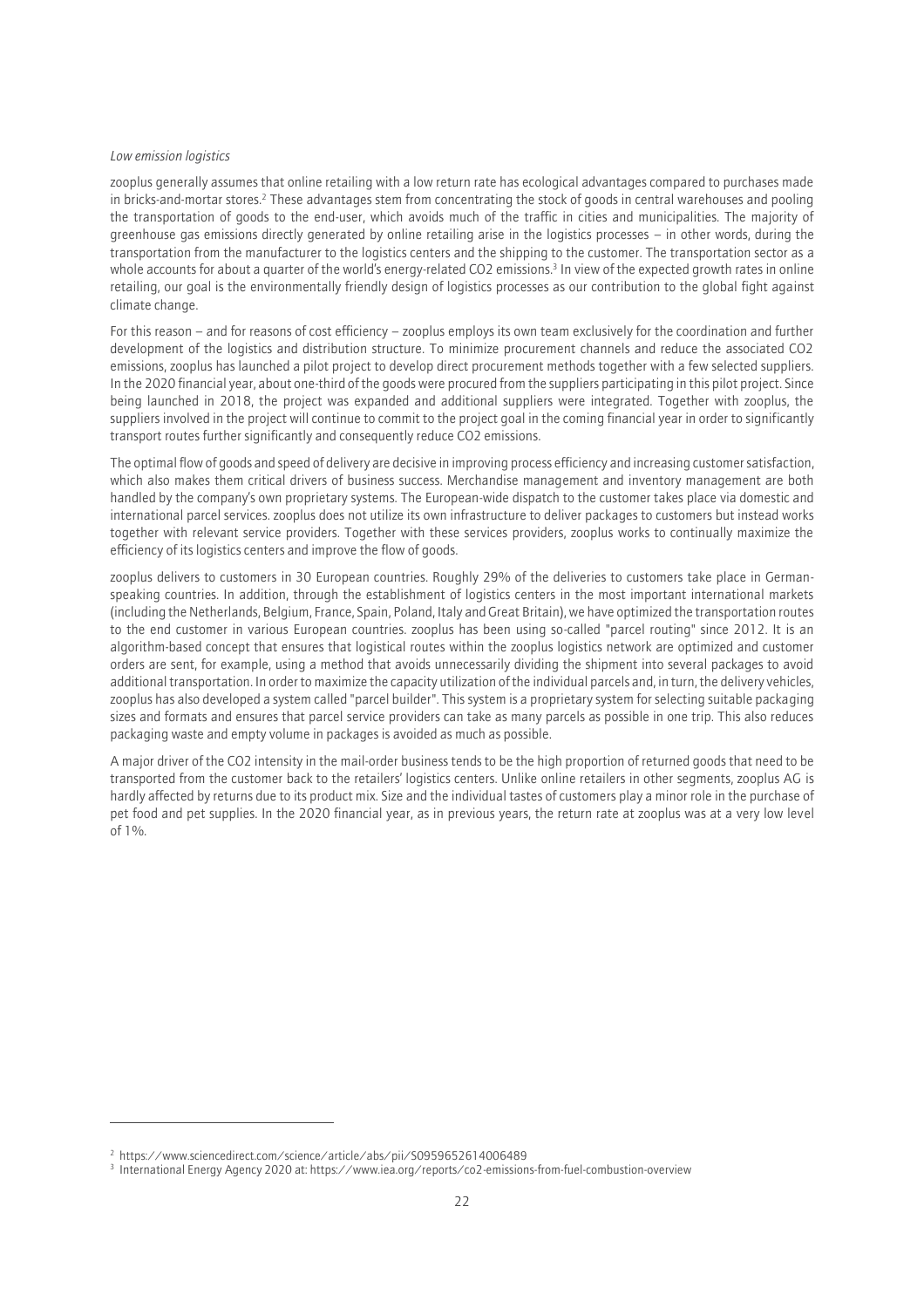#### *Ecological footprint*

As an innovative and disruptive company, zooplus strives to reduce its CO2 emissions and to help customers do the same by purchasing the goods at zooplus rather than purchasing through traditional procurement channels. For this purpose, an internal Carbon Footprint Action Plan that was formed in 2018 and includes short-, medium- and long-term measures for recognizing and reducing CO2 emissions is pursued. As part of this project, it was determined that the internationally recognized Greenhouse Gas Protocol would be the method used to record the carbon footprint along the zooplus value chain. Following an initial internal measurement of greenhouse gas emissions with a focus on logistics in the 2019 financial year, CO2 emissions last year were measured along our entire value chain across all areas of the company in collaboration with the Center for Sustainable Corporate Management at the University of Witten/Herdecke – from outgoing merchandise at our suppliers to parcel delivery to our customers ("Scope 1, 2 and 3"). This project identified those areas in the supply chain that offer excessive potential for reducing our environmental footprint. The focus for future improvements lies in particular in inbound logistics, which are carried out by sea, and in parcel delivery. In addition to optimizing our own influencing factors in both areas, we also actively engage in dialog with existing service providers and explicitly consider their approaches to climate-friendly logistics when selecting new service providers. For example, in some regions zooplus already has parcel service providers in its portfolio that guarantee climateneutral shipping by offsetting CO2 emissions through initiatives by the corresponding parcel service provider. Since the 2020 financial year, zooplus decided to rely on 100% recycled materials for any filling materials in the parcels. By using fillers made from recycled materials, zooplus could significantly reduce the CO2 footprint of its packaging materials.

In addition, measures are continuously being taken in other areas of the company to reduce the CO2 footprint. For example, some warehouse and administrative locations within the zooplus network are already being operated using 100% renewable energy. Correspondence with customers has been digitized as much as possible, and invoicing to customers has been switched from paper invoices to the resource-saving alternative of sending digital invoices. In addition, greater emphasis is being placed on sustainability, particularly with regard to product packaging in the own brand portfolio. To meet growing consumer demand for environmentally friendly packaging, zooplus is using fully recyclable product packaging for the first time for its latest products from the "Wolf of Wilderness" product line, the flagship brand in its own brand portfolio.

### Animal welfare

For zooplus, animal welfare includes supporting selected animal charities and animal welfare organizations. In the same spirit, zooplus provides customers the opportunity to donate to selected animal charities using the bonus points they earn when shopping at zooplus. In 2020, around 570,000 customers took advantage of this offer and donated a total of over 100 million bonus points to a variety of different organizations. zooplus also sells a special in-house label called "zoolove," and donates 10% of the sales from this label to selected animal organizations. As part of the 2020 Christmas campaign, this donation campaign was expanded to include other selected zooplus own brands. zooplus regularly presents various animal welfare organizations, in different countries, and allows zooplus customers to select organizations by vote. In 2020, around EUR 330,000 were donated to various animal organizations via the zooplus charity brand.

In the coming years, zooplus will continue to expand its own brand "zoolove" and, based on the overall growth of zooplus, will continue to provide substantial donations to selected animal welfare organizations to further promote general animal welfare.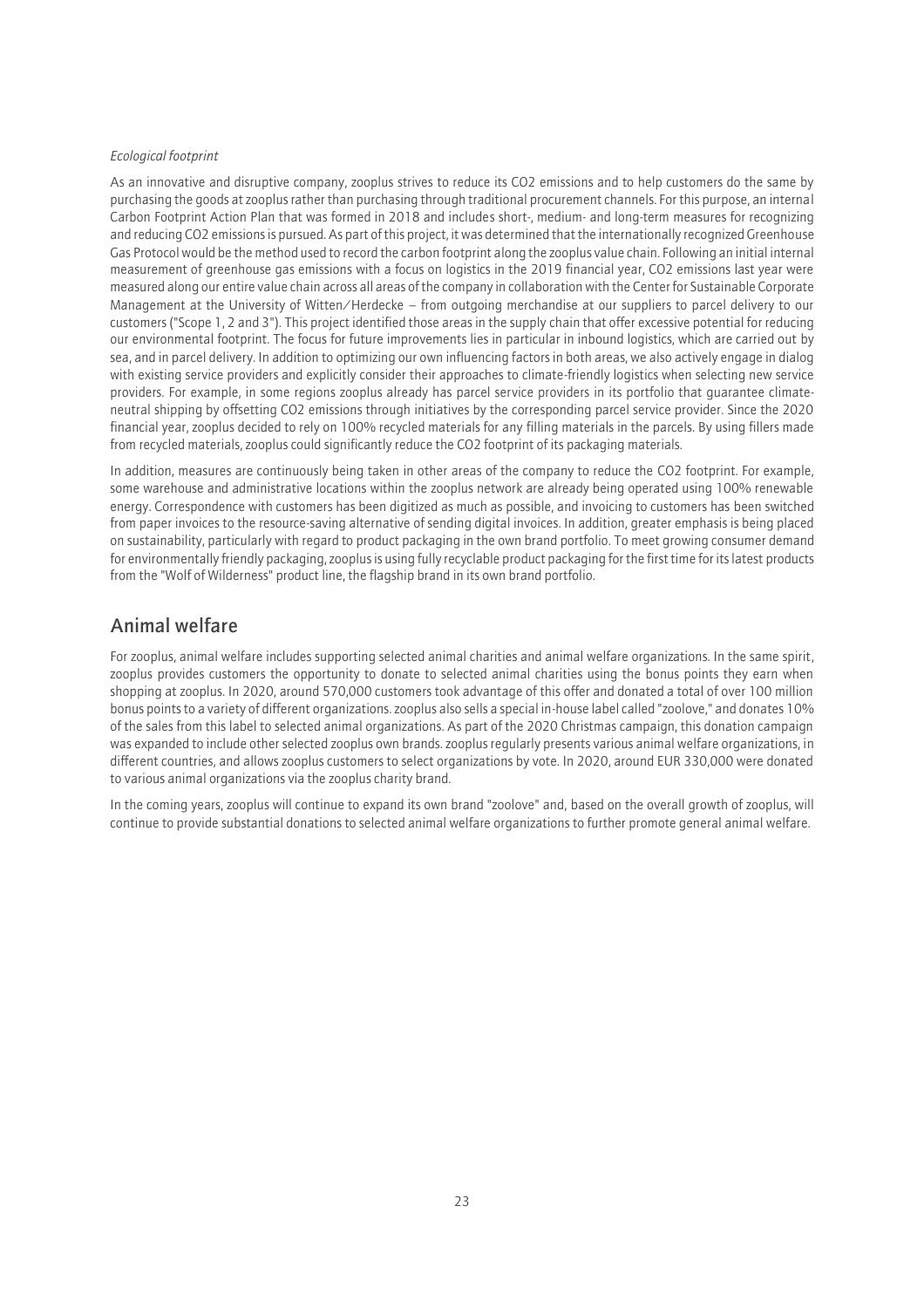### Product safety and transparency

### *Product safety*

Alongside the growing "humanization" of pets, one issue gaining in importance is the quality and safety of pet food and accessories. Pets are often given the same status as other family members, and similarly, their health depends on a balanced diet free from residues and contaminants. It is our aim to ensure our products undergo quality assurance checks to confirm that pet food is not contaminated as a result of unsuitable preservatives, heavy metals, microorganisms or toxins. The same applies to accessories lacking product safety standards, which can have serious implications for animal welfare. In order to prevent this, manufacturers carry out their own corresponding product safety tests as part of their respective nationally applicable due diligence obligations, or they commission specialized laboratories. Corresponding certificates or proof must be provided by the zooplus suppliers. We comply with legal obligations by making the safety data sheets available. For our private label brands and direct purchases, we routinely request to see the audits and certificates of our suppliers. zooplus is also currently working together with a variety of institutes to further ensure product safety. Pet food testing is carried out primarily by Intertek. Specifically, when importing goods from China, Intertek China is commissioned to conduct pre-shipment tests in cooperation with Intertek Germany. Even in the pandemic environment, the Group endeavored to meet its own high quality standards and carried out more test series. On-site audits could not take place in 2020 due to travel restrictions. In the 2020 financial year, the company also commissioned Intertek to carry out standardized audits for the Group. In the non-food own brand area, the company cooperates with the TüV-Süd institute to ensure that the products comply with all European Union safety and chemical regulations.

zooplus mitigates product safety risks that may arise from improper storage, packaging or shipping by dispatching its own employees to fulfillment centers operated by service providers to ensure compliance with all quality assurance standards there. The latter are documented in the contractual relationships with our logistics partners. As a result of the pandemic shaped environment in the 2020 financial year, some of these fulfillment center inspections were conducted in digital form where possible. zooplus has also clearly defined recall processes for products recalled due to safety risks that have already been placed in circulation. There were no recall campaigns for own brand products in the 2020 financial year. Supplier-initiated recalls for products from well-known brand manufacturers are managed in accordance with processes defined by zooplus.

### *Product transparency*

Next to product safety aspects, the manufacturing conditions, origin and transparency of product ingredients play an increasingly important role for zooplus customers. Increasingly, product-specific information, such as the effect of ingredients on animal welfare or environmental production conditions, is a part of the purchasing decision. The technological possibilities to provide extensive product information in online retailing can make a particularly important contribution to promoting sustainable and responsible consumption.

This is why zooplus attaches significant importance to providing its customers with the most complete product information possible. Providing this information occurs to a far greater extent with an online shop than is possible in bricks-and-mortar retail, where only product packaging serves this purpose. In order to offer the clearest possible product visualization options in the online store, a virtual 360° product display is also available for selected non-food items in addition to a diverse selection of product images. Interested customers can find information on any type of organic certification and an indication of source for each product including a complete list of ingredients on the zooplus website. The scope and specific content of this information are prescribed not only by law but are also a requirement in our contracts with suppliers. In addition to this information, zooplus also shares nutritional tips for pets with its customers, including responsible consumption and facilitates a transparent exchange of customer ratings for individual products.

In addition to product information, zooplus offers an information service for pet owners throughout Europe through the zooplus magazine. In connection with the veterinarian and animal shelter search offered by zooplus AG, the Group did not receive any reportable grievances in 2020.

zooplus believes that customer satisfaction and retention in the future will be even more dependent on the preparation and provision of product-related information, including information on sustainability issues and animal welfare, and other topics. Over and above the legal requirements, customer satisfaction surveys are conducted at least once per year and are increasingly asking customers for their opinions on these issues in order to be able to provide customers even more guidance and product information in the future. Recent zooplus customer surveys have shown that the majority of customers pay particular attention to environmentally friendly product manufacturing and packaging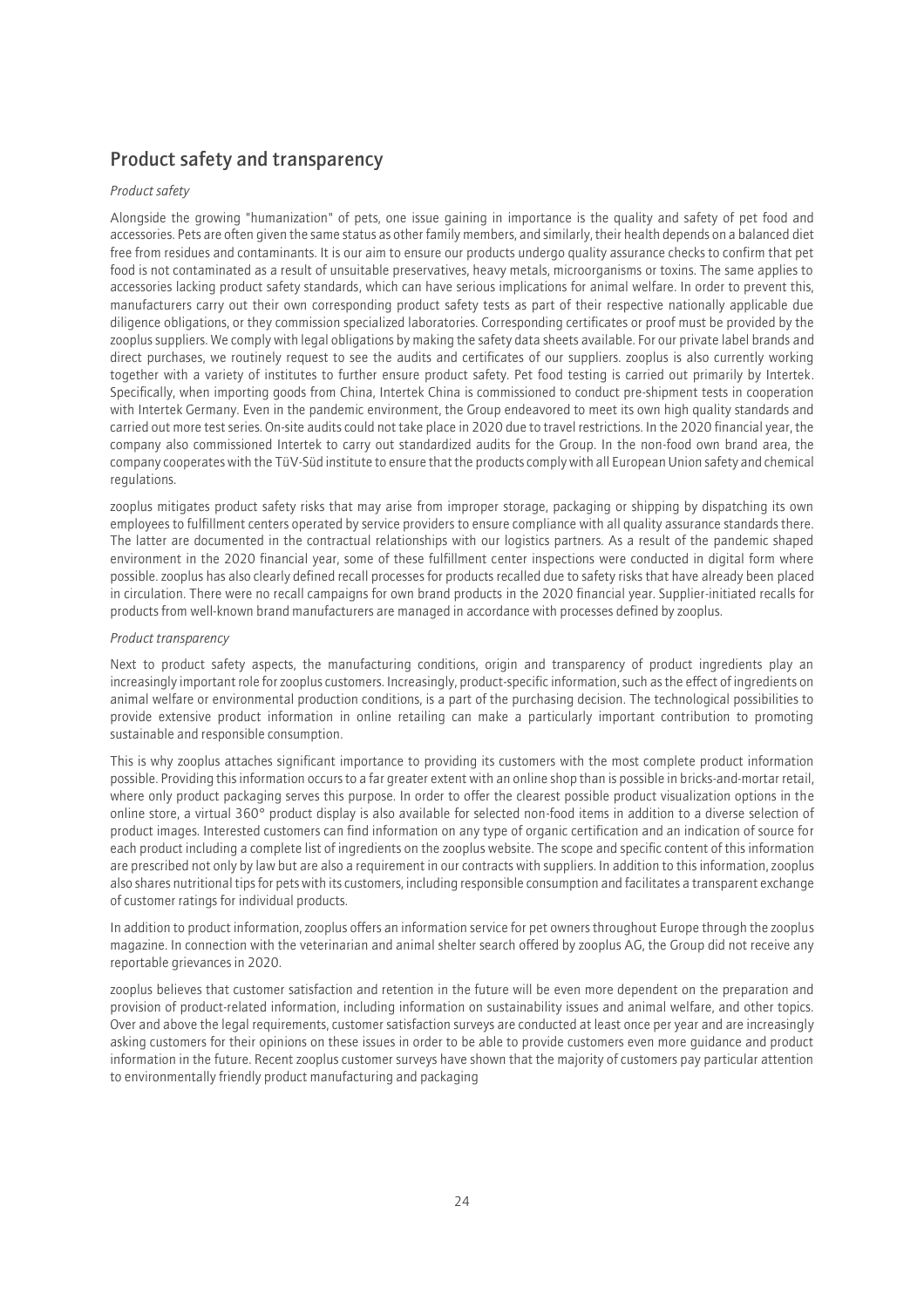## Employee welfare

### *Working conditions*

The number of employees has risen steadily in the past several years. In the 2020 financial year, an average of 768 employees worked directly for zooplus. The number of employees has increased on average by around 19% since 2015. zooplus' business success largely depends on the commitment, knowledge and performance of its employees. zooplus invests in a work environment that promotes innovation, team spirit, commitment and motivation so that it is able to attract and retain qualified employees. This also benefits the employees themselves in that they can personally develop their skills at zooplus through individual advanced training courses and participate in the company's success through variable salary components.

The employees of zooplus' logistics partners, who are sometimes exposed to greater physical strain, also make an important contribution to the business success. These include, for example, packaging and the lifting of heavy goods. The fulfillment centers operated by zooplus' partners employed on average roughly 3,000 employees in the 2020 financial year. In contrast to the employees directly employed by zooplus, these employees are typically in the low-wage segment. The same applies to the employees of logistics service providers. In order to ensure the best possible working conditions for the employees of logistics partners within the scope of zooplus' power, the company works with these service providers on the basis of long-term contracts with minimum employment-related requirements. In addition to occupational health and safety regulations, these requirements also include the payment of the country's respective minimum wage. The quality managers in the fulfillment centers employed by zooplus are also asked to pay particular attention to the occupational health and safety of the local employees. To make heavy physical work easier, zooplus and its partners in the fulfillment centers regularly test the introduction of digital and mechanical work facilitation for lifting heavy goods, among others.

In the 2020 financial year, which was dominated by the pandemic, zooplus had a special duty of precautionary care and safety towards its employees. In addition to flexible home office solutions with modern equipment, a hygiene and safety concept for the workplace, and together with the logistics partners in the fulfillment centers, was also developed and implemented at the beginning of the pandemic. Following the outbreak of the pandemic and the introduction of restrictions, the Group decided to offer home office to all employees where possible. A pilot phase for the return to the offices was launched in mid-May with a maximum workforce of 20%. However, in the fall months of 2020, starting in September, it became clear that the majority (around 90% of the workforce) preferred the home office.

Even before the pandemic, regular employee meetings – known as townhall meetings – were also held in a virtual and interactive form, so that the continuous exchange with the managers could continue to take place.

The Human Resource department at zooplus supports the company's organizational strategies with specially designed personnel tools and measures. In an environment for excellent employees that is highly competitive in all areas, zooplus AG always pays market salaries. Employee compensation consists of fixed and variable salary components, as well as intangible benefits, which may vary according to country-specific standards. To show special appreciation for the outstanding work performed in the challenging 2020 financial year, zooplus management decided to pay a special bonus to all direct employees at the end of the year.

In order to create an equally employee-friendly and performance-oriented working environment, zooplus invested not only in expanding and modernizing its business premises, but also in equipping its employees with the necessary home office hardware. Even prior to the pandemic outbreak, the company had been committed to offering flexible teleworking. To promote the health of employees, zooplus offers preventative measures that include offers such as flu vaccinations, eye examinations, ergonomic workstation equipment and visits to fitness centers. These offers for the employees are largely subsidized by the company.

The management tools at zooplus combine the general performance evaluation with the personal target assessment and include the employee's progress in his/her current position. These individual discussions between the manager and the employee take place at least once or twice a year. These evaluations are intended to support the company's claim to having a performanceoriented corporate culture while at the same time supporting the employee individually and optimally with regard to personal challenges. In addition, the company is increasingly using instruments to facilitate continuous exchange and feedback during the year so that it can quickly identify areas for action and respond appropriately.

As part of the zooplus DNA and the company's pet policy, employees are given certain opportunities to bring their dogs to work. Employees also benefit from in-house discounts when purchasing zooplus products.

The employee fluctuation rate at zooplus was 11.1% in the past financial year, and substantially below of the previous year's rate of 16.4%.

zooplus also welcomes employee initiatives and provides the room necessary for employee development, including meet-ups for networking across sectors within the IT community and the internal "Go Green" initiative that promotes an environmentally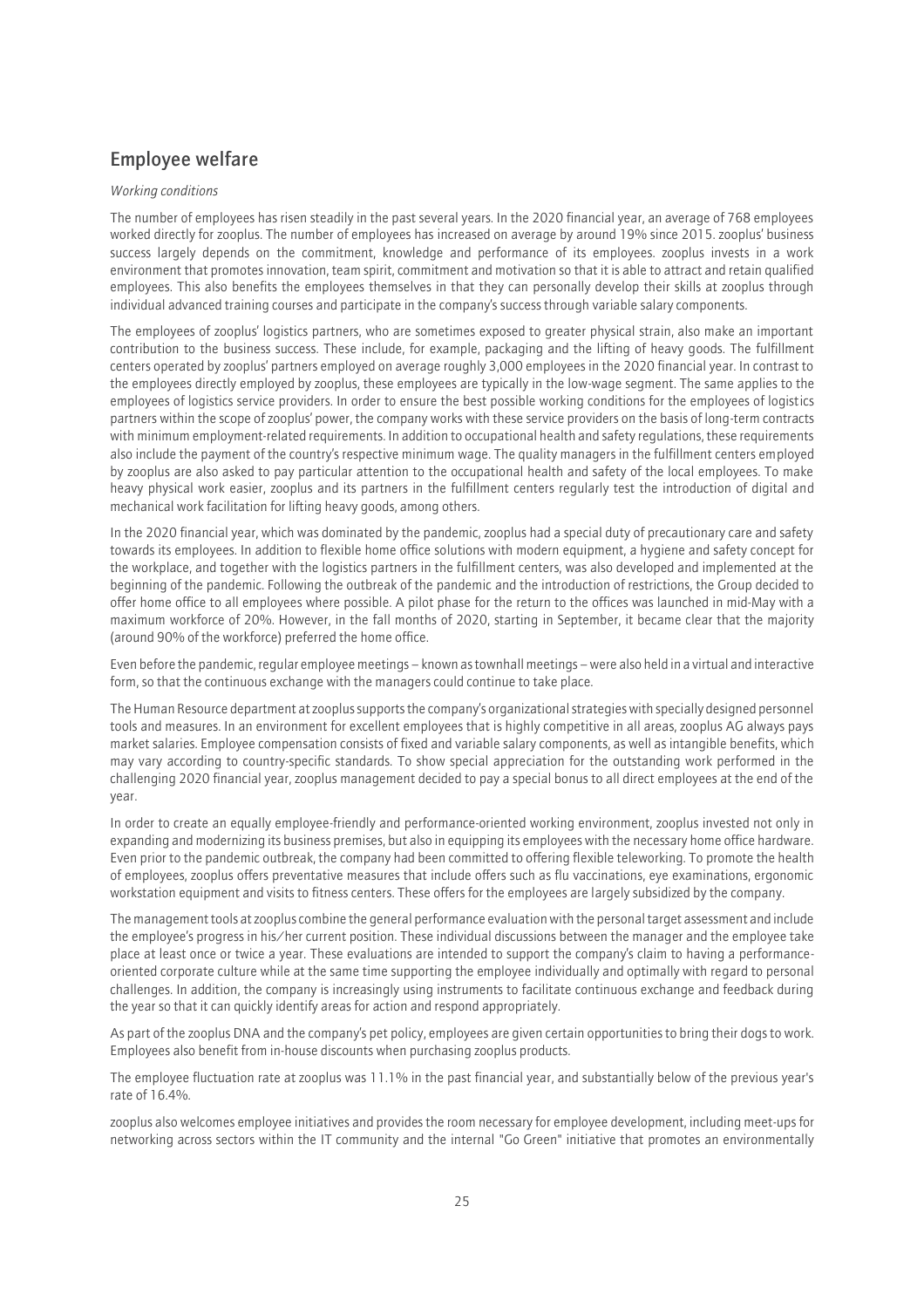friendly design in everyday settings. Integrating voluntary activities during team events, for example, is also important at zooplus.

### *Diversity and equal opportunity*

With an average age of 35 years at the end of financial year 2020, zooplus employees tend to be younger than employees of other traditional retailers. zooplus saw the importance of diversity within the scope of human resources as a key success factor very early and, consequently, defined strong company diversity as one of its objectives. The interaction of people with different ideas, strengths, skills and cultural backgrounds leads to the best possible solutions to future challenges. As of the December 31, 2020 reporting date, zooplus had 59 different nationalities across all locations (including working students and interns).

Diversity is an integral part of zooplus' corporate culture and has been incorporated into all personnel development and recruitment measures as a priority of the company's personnel strategy. The fair balance of female and male employees has thus far made the formulation of definite quota targets seem unnecessary. Despite this, the company has stated in its Code of Conduct that any form of employee or occupational discrimination will not be accepted. Instead, recruitment and promotion decisions are based solely on an individual's abilities and not on personal characteristics such as gender, race, religion or belief. zooplus employees also address a variety of diversity areas within the scope of their own initiatives. As part of the company's "Culture Days", intercultural exchange is promoted to encourage cooperation. In the IT community, zooplus employees also work to increase the share of female IT specialists in the industry by getting involved in campaigns related to the topic of women in IT. The PANDA event, which was part of the cooperation with the Panda | Women Leadership Network on the topic of "Women in E-Commerce," also gave the go-ahead for the establishment of a working group to address the issues of diversity, inclusion and gender equality within the zooplus Group and the industry.

The proportion of female employees at the company was 50% as of December 31, 2020. Under the guiding principle of diversity, the company will continue to focus on ensuring that women are represented as equally as possible in management positions in the future. As of December 31, 2020, the proportion of female employees in management positions (before the level of 'Management Board') at zooplus AG and across all zooplus companies was 44%.

### Respect for human rights

### *Social standards*

The cultivation and further processing of raw materials for pet food and pet accessories may not only be accompanied by ecological burdens but also inadequate labor and social standards. For example, the production of intermediate meat and fish products in Southeast Asia, as well as accessories with textile components may be associated with human rights violations. Specific forms of forced labor and child labor in the countries of origin of the intermediate products of the goods sold by zooplus have been repeatedly discussed in the media. Although zooplus has not been linked to these types of human rights violations, the company is aware of its responsibility to respect human rights along its entire value chain.

The most important tool for preventing human rights abuses is the Supplier Code of Conduct. It obliges zooplus, its suppliers and their contractors to unconditionally comply with international human and labor law requirements. Compliance with the Supplier Code of Conduct is ensured through social audits as part of the due diligence and the clearance of business partners.

In the years ahead, the company plans to increase its attention on the issue of social audits and involve external partners in the process.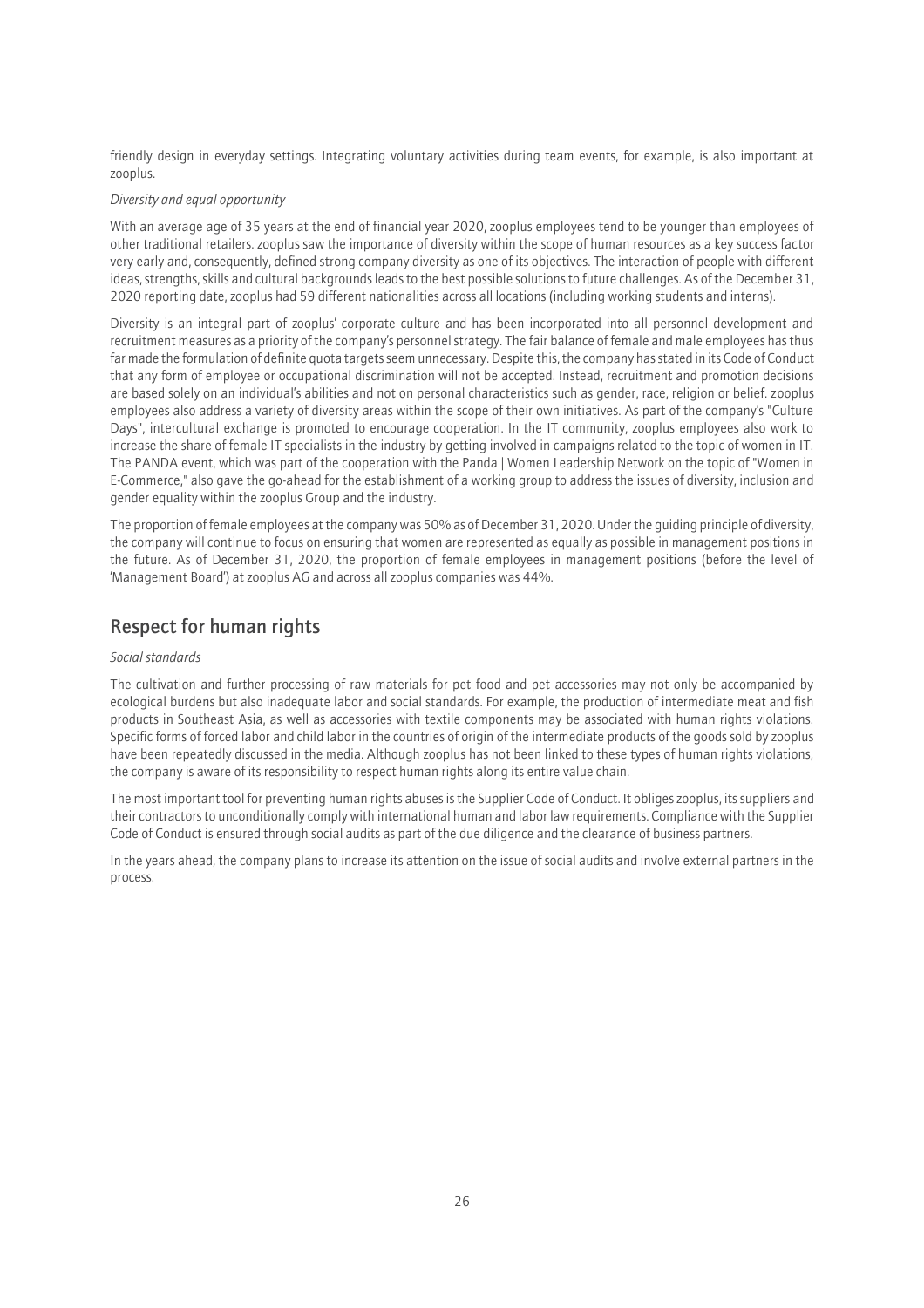## Combating bribery and corruption

### *Corruption and price fixing*

The extensive network of supply chains and the global sales markets give rise to the risk of unfair agreements in retailing. Corruption and antitrust incidents can distort market conditions and thereby hinder fair competition, which impacts the individual consumer as well as economic performance as a whole. The detection of such incidents can sometimes lead to high fines and a significant loss of reputation.

A clear definition of what is and is not permitted provides for a transparent framework. Therefore, zooplus has formulated binding guidelines for dealing with matters relating to antitrust and corruption law in its company-wide Code of Conduct. The antitrust requirements, particularly with regard to the structuring of sales prices, are specified in a topic-specific guideline. This is supplemented by annual training courses for the relevant employee groups, which are intended to ensure sufficient awareness of the risk of corruption and price fixing. The plan is to expand the training program in 2021 as part of a general revision of the compliance curriculum and make it even more target group-specific.

To provide practical support to employees in their regular dealings with suppliers, particularly in connection with contract and price negotiations, the compliance department provides working aids and supports other departments in preparing their own compliance-related working material for the topics of corruption and antitrust law. Control mechanisms are also integrated into the relevant business processes to minimize the risk of antitrust violations and corruption (specifically the internal departmental four-eye control principle, the involvement of the Legal department in the contract process, and separation of functions).

zooplus takes a clear stance towards its suppliers and business partners with regard to responsible conduct and compliance with the applicable laws and regulations at all times. As part of the Supplier Code of Conduct, which is an integral part of all supplier contracts, zooplus formulates its own ethical, moral and social position, as well as its expectations regarding the business conduct of contractual partners. A compliance slide is also a mandatory part of every annual meeting presentation with suppliers where price fixing, or the exchange of advantages or benefits are clearly rejected.

No legal proceedings were brought against zooplus for unfair conduct in the financial year 2020, and no suspicious activity reports were submitted via the whistleblower system.

### *Compliance management system*

Compliance and ethical behavior by companies has been gaining in importance for many years. Not only do violations of applicable law carry the threat of penalties and fines but the associated official investigations can result in considerable effort and high costs. Particularly the long-term effects of compliance violations on a company's reputation have come to light in recent years in the context of various national and international compliance scandals. Increasingly, decisions made by customers, on the labor market or in securities trading are influenced by or made dependent upon a company's integrity.

To address this, zooplus has established a compliance management system (CMS) based on the structure of the IDW PS 980 auditing standard, which is continuously expanded and developed. The CMS comprises three levels of action: prevention, detection and response. The aim of the CMS is to ensure that employees comply with the law and internal company regulations in their business activities by taking preventive measures, detecting violations and punishing misconduct. This is intended to protect zooplus and its employees from major damage resulting from breaches of regulations such as criminal and administrative fine proceedings, claims for damages, and negative media coverage. Although the establishment of a functioning CMS cannot completely eliminate the risk of rule violations, it can reduce it. The Compliance department is responsible for CMS at zooplus. The department's staff was increased in 2020. The compliance function is integrated into the Legal department, which reports directly to the chief financial officer.

As part of risk management, the risk areas relevant to compliance are identified, regularly reassessed and analyzed. Due to their importance for the company and its business activities and/or due to the generally high potential risk, the CMS at zooplus focuses on the risk areas of data protection, antitrust law and anti-corruption. In addition, however, the CMS also includes dealing with other issues relevant to regulatory or criminal law, such as fraud and breach of trust, theft and embezzlement, insider trading, money laundering and sanctions, as well as violations of environmental, labor and consumer protection law that are subject to fines or penalties.

Risks in the individual risk areas are systematically minimized through the implementation of principles, measures and/or controls. the type and scope of compliance activities are based on the respective risk assessment. Components of the compliance program in the risk areas include guidelines, standardized processes, separation of functions and dual control principle (where relevant), job aids and target group-oriented training measures. In the future, these preventive compliance activities will also be supplemented by increased internal auditing activities on compliance-related topics in order to identify further need for action at an early stage and to effectively expand and improve the compliance program. In addition, zooplus offers an internal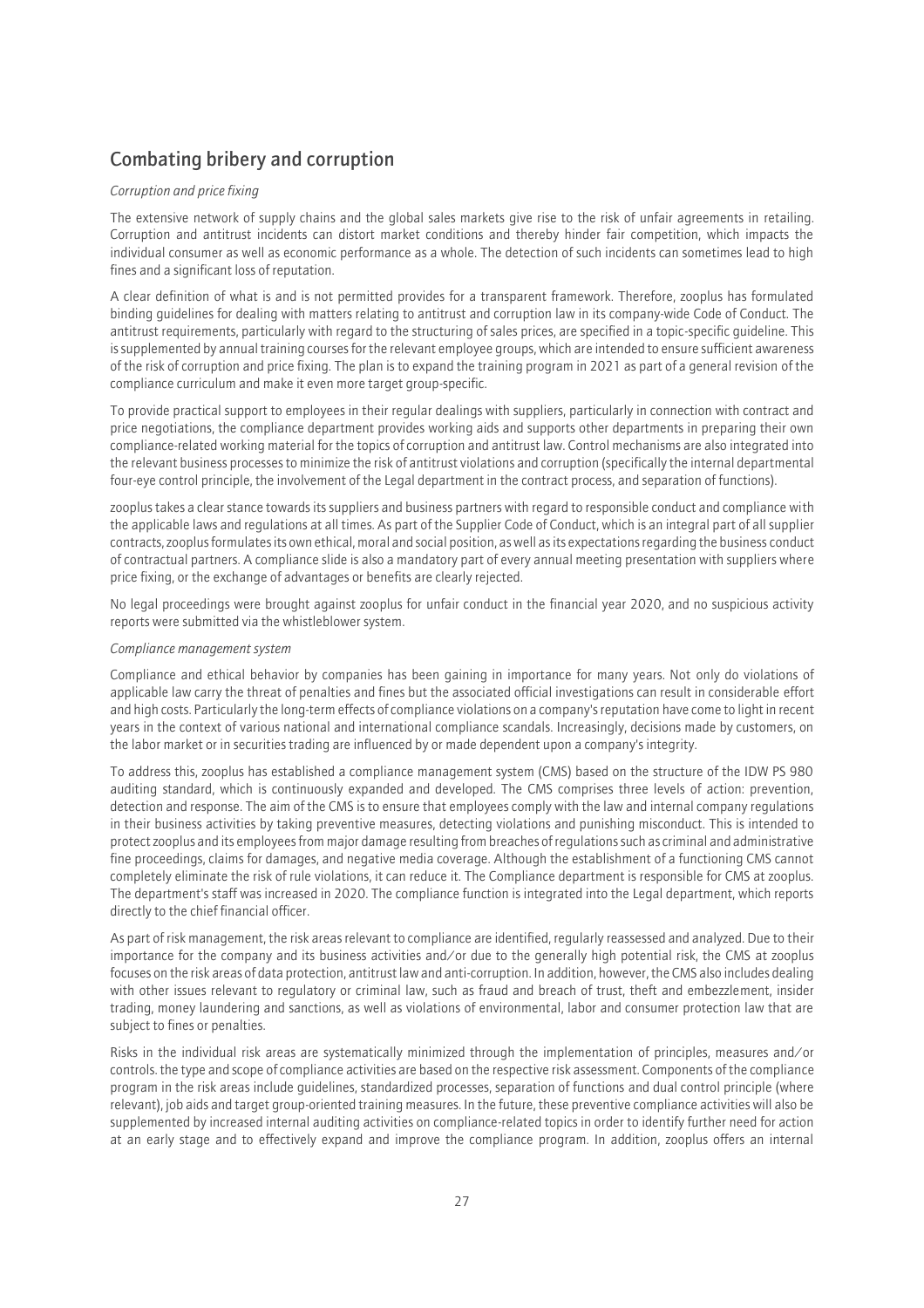whistleblower system or an external reporting office to provide anonymous and non-retaliatory information about compliance violations or serious misconduct by employees.

The zooplus compliance program is embedded in a corporate culture that is characterized by moral values and faithful cooperation and as such promotes lawful and ethical behavior. The Code of Conduct, which applies to all zooplus Group employees worldwide, is an expression of this corporate culture and serves as a guiding principle for the Management Board, executives and employees alike. It sets minimum standards that provide guidance on lawful and ethical conduct in day-to-day work and in conflict situations. In addition, internal and external communication on compliance at zooplus is continuously expanded in order to provide guidance and support to employees at all times as well as regular transparency to the various stakeholder groups.

### *Data protection*

As an online retailer, zooplus receives vast customer data as part of the business process. Insecure data storage and processing may violate the right to informational autonomy and the protection of personal rights and privacy. The numerous data scandals of well-known companies in the past have increasingly directed public attention on how companies handle their data. The publication of incidents can lead to huge losses in sales and sustainably harm consumer confidence. Protecting personal data is therefore a top priority at zooplus.

For this reason, the zooplus data protection team was further expanded in 2020. Compliance with data protection regulations, guidelines and procedural instructions is ensured by the internal data protection team and by an external data protection officer. Training courses for employees ensure that they are familiar with data protection regulations.

Should an incident occur, it is emphatically followed. zooplus is also supported by external service providers who manage payment data securely and have the appropriate PCI ('Payment Card Industry') compliance certifications.

In 2020, no formal proceedings were initiated by the data protection authorities against zooplus, and any inquiries by the data protection authorities were answered by means of statements and modifications.

zooplus continues to work on further expanding its data protection processes so that it can continue to meet all relevant requirements for a best possible data protection in the future.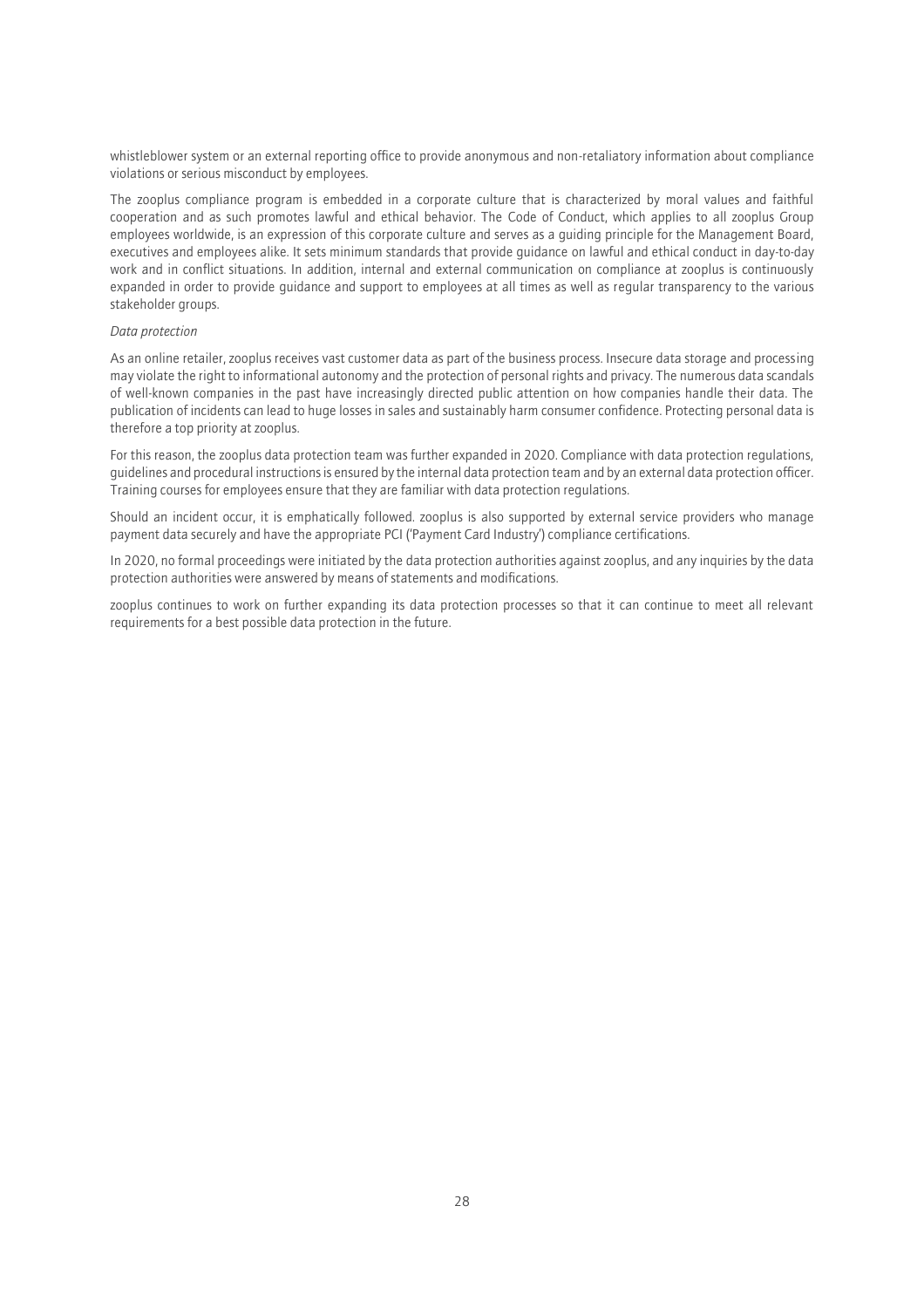# Independent Practitioner's Report on a Limited Assurance Engagement on nonfinancial Reporting<sup>4</sup>

### To zooplus AG, München

We have performed a limited assurance engagement on the combined separate non-financial report pursuant to §§ (Articles) 289b Abs. (paragraph) 3 and 315b Abs. 3 HGB ("Handelsgesetzbuch": "German Commercial Code") of zooplus AG, München, (hereinafter the "Company") for the period from 1 January to 31 December 2020 (hereinafter the "Non-financial Report").

### **Responsibilities of the Executive Directors**

The executive directors of the Company are responsible for the preparation of the Non-financial Report in accordance with §§ 315c in conjunction with 289c to 289e HGB.

This responsibility of Company's executive directors includes the selection and application of appropriate methods of non-financial reporting as well as making assumptions and estimates related to individual non-financial disclosures which are reasonable in the circumstances. Furthermore, the executive directors are responsible for such internal controls as they have considered necessary to enable the preparation of a Non-financial Report that is free from material misstatement whether due to fraud or error.

### **Independence and Quality Control of the Audit Firm**

We have complied with the German professional provisions regarding independence as well as other ethical requirements.

Our audit firm applies the national legal requirements and professional standards – in particular the Professional Code for German Public Auditors and German Chartered Auditors ("Berufssatzung für Wirtschaftsprüfer und vereidigte Buchprüfer": "BS WP/vBP") as well as the Standard on Quality Control 1 published by the Institut der Wirtschaftsprüfer (Institute of Public Auditors in Germany; IDW): Requirements to quality control for audit firms (IDW Qualitätssicherungsstandard 1: Anforderungen an die Qualitätssicherung in der Wirtschaftsprüferpraxis - IDW QS 1) – and accordingly maintains a comprehensive system of quality control including documented policies and procedures regarding compliance with ethical requirements, professional standards and applicable legal and regulatory requirements.

### **Practitioner's Responsibility**

Our responsibility is to express a limited assurance conclusion on the information in the Non-financial Report based on the assurance engagement we have performed.

Within the scope of our engagement we did not perform an audit on external sources of information or expert opinions, referred to in the Non-financial Report.

We conducted our assurance engagement in accordance with the International Standard on Assurance Engagements (ISAE) 3000 (Revised): Assurance Engagements other than Audits or Reviews of Historical Financial Information, issued by the IAASB. This Standard requires that we plan and perform the assurance engagement to allow us to conclude with limited assurance that nothing has come to our attention that causes us to believe that the Company's Non-financial Report for the period from 1 January to 31 December 2020 has not been prepared, in all material aspects, in accordance with §§ 315c in conjunction with 289c to 289e HGB.

<sup>4</sup> PricewaterhouseCoopers GmbH has performed a limited assurance engagement on the German version of the combined separate non-financial report and issued an independent practitioner̓s report in German language, which is authoritative. The following text is a translation of the independent practitioner<sup>'</sup> s report.